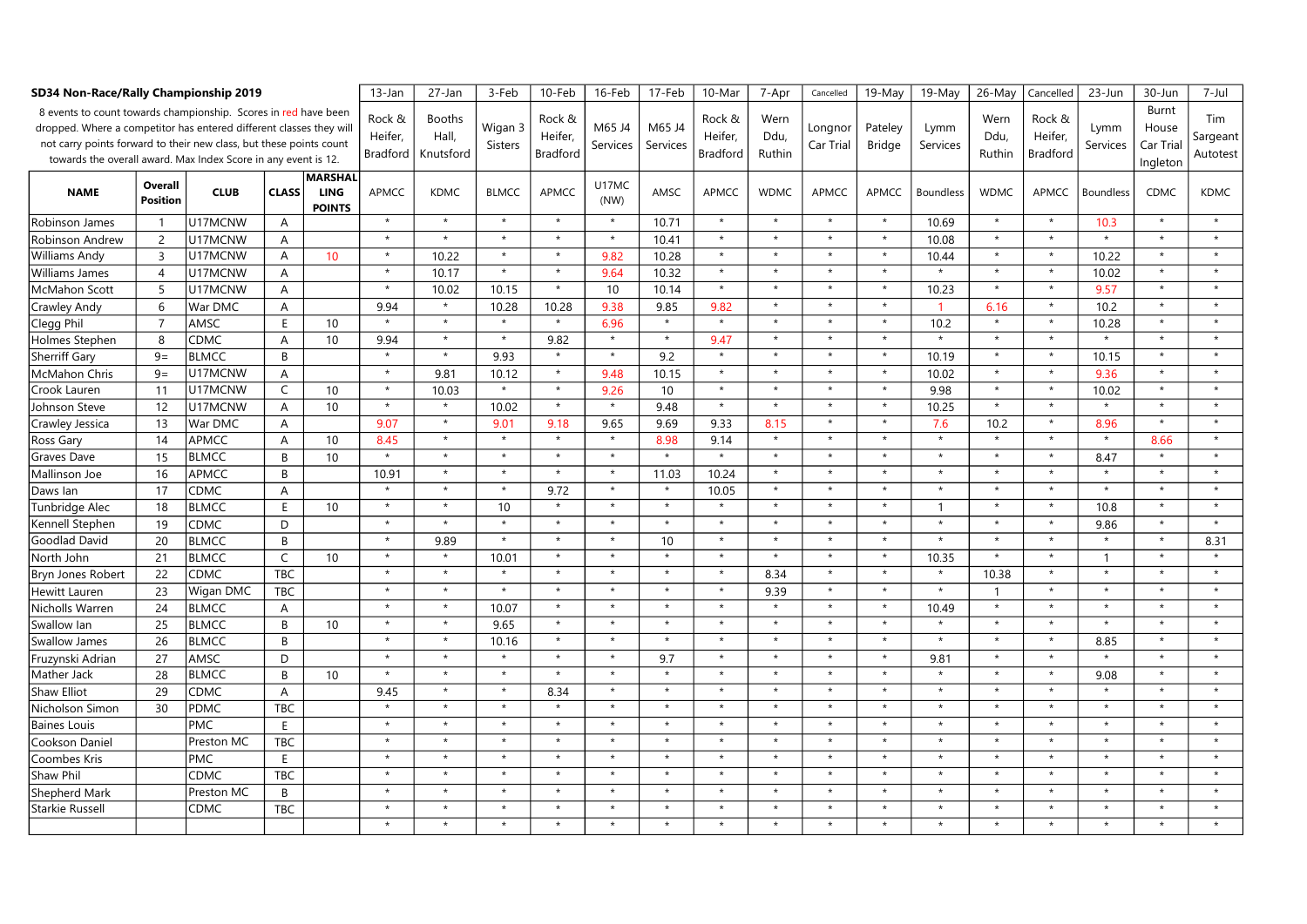| <b>SD34 Non-Race/Rally Cham</b> Cancelled                                                                                       |                            |                                      | $13$ -Jul                          | $13 -$ Jul             | $14$ -Jul              | $14$ -Jul                       | 3-Aug              | 4-Aug              | $11-Auq$                             | 25-Aug        | 8-Sep                                | 14-Sep             | Cancelled              | 15-Sep             | 13-Oct                               | 27-Oct               | 27-Oct                 | 10-Nov                               | 1-Dec              | 7-Dec              |
|---------------------------------------------------------------------------------------------------------------------------------|----------------------------|--------------------------------------|------------------------------------|------------------------|------------------------|---------------------------------|--------------------|--------------------|--------------------------------------|---------------|--------------------------------------|--------------------|------------------------|--------------------|--------------------------------------|----------------------|------------------------|--------------------------------------|--------------------|--------------------|
| 8 events to count towards chan<br>dropped. Where a competitor<br>not carry points forward to th<br>towards the overall award. M |                            | Rock &<br>Heifer,<br><b>Bradford</b> | Amy's<br>18th<br>b'day<br>autotest | Wern<br>Ddu,<br>Ruthin | Wern<br>Ddu,<br>Ruthin | Northerr<br>Dales<br><b>PCA</b> | M65 J4<br>Services | M65 J4<br>Services | Rock &<br>Heifer,<br><b>Bradford</b> | Ormskirk      | Rock &<br>Heifer,<br><b>Bradford</b> | M65 J4<br>Services | Wern<br>Ddu,<br>Ruthin | M65 J4<br>Services | Rock &<br>Heifer,<br><b>Bradford</b> | Knutsford<br>Jubilee | Wern<br>Ddu,<br>Ruthin | Rock &<br>Heifer,<br><b>Bradford</b> | Wigan 3<br>Sisters | M65 J4<br>Services |
| <b>NAME</b>                                                                                                                     | Overall<br><b>Position</b> | <b>APMCC</b>                         | APMCC                              | <b>WDMC</b>            | <b>WDMC</b>            | Hexham<br>MC.                   | U17MC<br>(NW)      | U17MC<br>(NW)      | <b>APMCC</b>                         | <b>BLMCC</b>  | APMCC                                | U17MC<br>(NW)      | <b>WDMC</b>            | U17MC<br>(NW)      | APMCC                                | <b>KDMC</b>          | <b>WDMC</b>            | APMCC                                | <b>BLMCC</b>       | U17MC<br>(NW)      |
| Robinson James                                                                                                                  | -1                         | $\star$                              | $\star$                            | $\star$                | $\star$                | $\star$                         | 10.62              | 10.63              | $\star$                              | 10.4          | $\star$                              | 10.56              | $\star$                | 10.79              | $\star$                              | $\star$              | $\star$                | $\star$                              | 10.57              | $\star$            |
| <b>Robinson Andrew</b>                                                                                                          | $\overline{2}$             | $\star$                              | $\star$                            | $\star$                | $\star$                | $\star$                         | 10.91              | 10.57              | $\star$                              | 9.67          | $\star$                              | $\star$            | $\star$                | 10.45              | $\star$                              | $\star$              | $\star$                | $\star$                              | 10.49              | $\star$            |
| <b>Williams Andy</b>                                                                                                            | $\overline{3}$             | $\star$                              | $\star$                            | $\star$                | $\star$                | $\star$                         | $\star$            | 10.04              | $\star$                              | $\star$       | $\star$                              | 9.82               | $\star$                | 10.7               | $\star$                              | 9.93                 | $\star$                | $\star$                              | 10.4               | 10.53              |
| Williams James                                                                                                                  | $\overline{4}$             | $\star$                              | $\star$                            | $\star$                | $\star$                | $\star$                         | $\star$            | 10.04              | $\star$                              | $\star$       | $\star$                              | 9.79               | $\star$                | 10.45              | $\star$                              | 9.77                 | $\star$                | $\star$                              | 10.22              | 10.6               |
| <b>McMahon Scott</b>                                                                                                            | 5                          | $\star$                              | $\star$                            | $\star$                | $\star$                | $\star$                         | 9.47               | 9.97               | $\star$                              | $\star$       | $\star$                              | 9.76               | $\star$                | 10.1               | $\star$                              | $\star$              | $\star$                | $\star$                              | 10.25              | 10.61              |
| Crawley Andy                                                                                                                    | 6                          | $\star$                              | $\star$                            | 9.16                   | -1                     | $\star$                         | $\star$            | $\star$            | $\star$                              | $\star$       | $\star$                              | $\star$            | $\star$                | $\star$            | 10.14                                | $\star$              | $\star$                | $\star$                              | 9.88               | $\star$            |
| Clegg Phil                                                                                                                      | $\overline{7}$             | $\star$                              | $\star$                            | $\star$                | $\star$                | $\star$                         | $\star$            | 10 <sup>10</sup>   | $\star$                              | 9.88          | $\star$                              | 9.9                | $\star$                | 10                 | $\star$                              | $\star$              | $\star$                | $\star$                              | 8.52               | 10.42              |
| Holmes Stephen                                                                                                                  | 8                          | $\star$                              | 10.21                              | $\star$                | $\star$                | $\star$                         | $\star$            | $\star$            | $\star$                              | $\pmb{\star}$ | 10.11                                | $\star$            | $\star$                | $\star$            | 10.17                                | $\star$              | $\star$                | 9.85                                 | $\star$            |                    |
| <b>Sherriff Gary</b>                                                                                                            | $9=$                       | $\star$                              | $\star$                            | $\star$                | $\star$                | $\star$                         | $\star$            | $\star$            | $\star$                              | 9.98          | $\star$                              | $\star$            | $\star$                | $\star$            | $^\star$                             | 10                   | $\star$                | $\star$                              | 10.47              | $\star$            |
| McMahon Chris                                                                                                                   | $9=$                       | $\star$                              | $\star$                            | $\star$                | $\star$                | $\star$                         | 9.72               | 9.9                | $\star$                              | $\star$       | $\star$                              | 9.77               | $\star$                | 10.43              | $\star$                              | $\star$              | $\star$                | $\star$                              | $\star$            | $\star$            |
| Crook Lauren                                                                                                                    | 11                         | $\star$                              | $\star$                            | $\star$                | $\star$                | $\star$                         | $\star$            | $\star$            | $\star$                              | $\star$       | $\star$                              | 9.09               | $\star$                | 10                 | $\star$                              | 9.64                 | $\star$                | $\star$                              | 10 <sup>°</sup>    | $\star$            |
| Johnson Steve                                                                                                                   | 12                         | $\star$                              | $\star$                            | $\star$                | $\star$                | $\star$                         | $\star$            | 10                 | $\star$                              | $\star$       | $\star$                              | $\star$            | $\star$                | 10.24              | $\star$                              | $\star$              | $\star$                | $\star$                              | 9.87               | $\star$            |
| Crawley Jessica                                                                                                                 | 13                         | $\star$                              | $\star$                            | 10.12                  | -1                     | $\star$                         | $\star$            | $\star$            | $\star$                              | $\star$       | $\star$                              | $\star$            | $\star$                | $\star$            | 10.2                                 | $\star$              | 8.57                   | $\star$                              | 9.51               | $\star$            |
| Ross Gary                                                                                                                       | 14                         | $\star$                              | 9.28                               | $\star$                | $\star$                | $\star$                         | $\star$            | $\star$            | 9.52                                 | $\star$       | 9.83                                 | $\star$            | $\star$                | $\star$            | 9.76                                 | $\star$              | $\star$                | 9.41                                 | $\star$            | $\star$            |
| Graves Dave                                                                                                                     | 15                         | $\star$                              | $\star$                            | $\star$                | $\star$                | $\star$                         | 9.61               | 10                 | $\star$                              | $\star$       | $\star$                              | $\star$            | $\star$                | 10                 | $\star$                              | $\star$              | $\star$                | $\star$                              | 9.83               | 9.89               |
| Mallinson Joe                                                                                                                   | 16                         | $\star$                              | $\star$                            | $\star$                | $\star$                | $\star$                         | $\star$            | $\star$            | $\star$                              | $\star$       | 10.07                                | $\star$            | $\star$                | $\star$            | $\star$                              | $\star$              | $\star$                | 9.89                                 | $\star$            | $\star$            |
| Daws Ian                                                                                                                        | 17                         | $\star$                              | 10.56                              | $\star$                | $\star$                | $\star$                         | $\star$            | $\star$            | $\star$                              | $\star$       | $\star$                              | $\star$            | $\star$                | $\star$            | 10                                   | $\star$              | $\star$                | 10.28                                | $\star$            | $\star$            |
| Tunbridge Alec                                                                                                                  | 18                         | $\star$                              | $\star$                            | $\star$                | $\star$                | $\star$                         | $\star$            | $\star$            | $\star$                              | 10.41         | $\star$                              | $\star$            | $\star$                | $\star$            | $\star$                              | $\star$              | $\star$                | $\star$                              | 10.45              | $\star$            |
| Kennell Stephen                                                                                                                 | 19                         | $\star$                              | $\star$                            | $\star$                | $\star$                | $\star$                         | 9.92               | $\star$            | $\star$                              | $\star$       | $\star$                              | $\star$            | $\star$                | $\star$            | 10.08                                | $\star$              | $\star$                | $\star$                              | 9.98               | 10.16              |
| Goodlad David                                                                                                                   | 20                         | $\star$                              | $\star$                            | $\star$                | $\star$                | $\star$                         | $\star$            | $\star$            | $\star$                              | $\star$       | $\star$                              | $\star$            | $\star$                | $\star$            | $\star$                              | $\star$              | $\star$                | $\star$                              | 10 <sup>°</sup>    |                    |
| North John                                                                                                                      | 21                         | $\star$                              | $\star$                            | $\star$                | $\star$                | $\star$                         | $\star$            | $\star$            | $\star$                              | $\star$       | $\star$                              | $\star$            | $\star$                | $\star$            | $\star$                              | 10.1                 | $\star$                | $\star$                              | $\star$            | $\star$            |
| Bryn Jones Robert                                                                                                               | 22                         | $\star$                              | $\star$                            | 9.47                   | 9.18                   | $\star$                         | $\star$            | $\star$            | $\star$                              | $\star$       | $\star$                              | $\star$            | $\star$                | $\star$            | $\star$                              | $\star$              | $\star$                | $\star$                              | $\star$            | $\star$            |
| Hewitt Lauren                                                                                                                   | 23                         | $\star$                              | $\star$                            | 10.45                  | 10.03                  | $\star$                         | $\star$            | $\star$            | $\star$                              | $\star$       | $\star$                              | $\star$            | $\star$                | $\star$            | $\star$                              | $\star$              | $\star$                | $\star$                              | $\star$            | $\star$            |
| Nicholls Warren                                                                                                                 | 24                         | $\star$                              | $\star$                            | $\star$                | $\star$                | $\star$                         | $\star$            | $\star$            | $\star$                              | 10.21         | $\star$                              | $\star$            | $\star$                | $\star$            | $\star$                              | $\star$              | $\star$                | $\star$                              | $\star$            | $\star$            |
| Swallow lan                                                                                                                     | 25                         | $\star$                              | $\star$                            | $\star$                | $\star$                | $\star$                         | $\star$            | $\star$            | $\star$                              | 9.44          | $\star$                              | $\star$            | $\star$                | $\star$            | $\star$                              | $\star$              | $\star$                | $\star$                              | $\star$            | $\star$            |
| Swallow James                                                                                                                   | 26                         | $\star$                              | $\star$                            | $\star$                | $\star$                | $\star$                         | $\star$            | $\star$            | $\star$                              | 9.04          | $\star$                              | $\star$            | $\star$                | $\star$            | $\star$                              | $\star$              | $\star$                | $\star$                              | $\star$            | $\star$            |
| Fruzynski Adrian                                                                                                                | 27                         | $\star$                              | $\star$                            | $\star$                | $\star$                | $\star$                         | $\star$            | $\star$            | $\star$                              | $\star$       | $\star$                              | $\star$            | $\star$                | $\star$            | $\star$                              | $\star$              | $\star$                | $\star$                              | $\star$            | $\star$            |
| Mather Jack                                                                                                                     | 28                         | $\star$                              | $\star$                            | $\star$                | $\star$                | $\star$                         | $\star$            | $\star$            | $\star$                              | $\star$       | $\star$                              | $\star$            | $\star$                | $\star$            | $\star$                              | $\star$              | $\star$                | $\star$                              | $\star$            | $\star$            |
| Shaw Elliot                                                                                                                     | 29                         | $\star$                              | $\star$                            | $\star$                | $\star$                | $\star$                         | $\star$            | $\star$            | $\star$                              | $\star$       | $\star$                              | $\star$            | $\star$                | $\star$            | $\star$                              | $\star$              | $\star$                | $\star$                              | $\star$            | $\star$            |
| Nicholson Simon                                                                                                                 | 30                         | $\star$                              | $\star$                            | $\star$                | $\star$                | $\star$                         | $\star$            | $\star$            | $\star$                              | $\star$       | $\star$                              | $\star$            | $\star$                | $\star$            | $\star$                              | $\star$              | $\star$                | $\pmb{\star}$                        | 9.31               | $\star$            |
| <b>Baines Louis</b>                                                                                                             |                            | $\star$                              | $\star$                            | $\star$                | $\star$                | $\star$                         | $\star$            | $\star$            | $\star$                              | $\star$       | $\star$                              | $\star$            | $\star$                | $\star$            | $\star$                              | $\star$              | $\star$                | $\star$                              | $\star$            | $\star$            |
| Cookson Daniel                                                                                                                  |                            | $\star$                              | $\star$                            | $\star$                | $\star$                | $\star$                         | $\star$            | $\star$            | $\star$                              | $\star$       | $\star$                              | $\star$            | $\star$                | $\star$            | $\star$                              | $\star$              | $\star$                | $\star$                              | $\star$            | $\star$            |
| Coombes Kris                                                                                                                    |                            | $\star$                              | $\star$                            | $\star$                | $\star$                | $\star$                         | $\star$            | $\star$            | $\star$                              | $\star$       | $\star$                              | $\star$            | $\star$                | $\star$            | $\star$                              | $\star$              | $\star$                | $\pmb{\star}$                        | $\star$            | $\star$            |
| Shaw Phil                                                                                                                       |                            | $\star$                              | $\star$                            | $\star$                | $\star$                | $\star$                         | $\star$            | $\star$            | $\star$                              | $\star$       | $\star$                              | $\star$            | $\star$                | $\star$            | $\star$                              | $\star$              | $\star$                | $\star$                              | $\star$            | $\star$            |
| Shepherd Mark                                                                                                                   |                            | $\star$                              | $\star$                            | $\star$                | $\star$                | $\star$                         | $\star$            | $\star$            | $\star$                              | $\star$       | $\star$                              | $\star$            | $\star$                | $\star$            | $\star$                              | $\star$              | $\star$                | $\star$                              | $\star$            | $\star$            |
| <b>Starkie Russell</b>                                                                                                          |                            | $\star$                              |                                    | $\star$                | $\star$                |                                 | $\star$            | $\star$            | $\star$                              | $\star$       | $\star$                              | $\star$            | $\star$                | $\star$            | $\star$                              | $\star$              | $\star$                | $\star$                              | $\star$            | $\star$            |
|                                                                                                                                 |                            | $\star$                              | $\star$                            | $\star$                | $\star$                | $\star$                         | $\star$            | $\star$            | $\star$                              | $\star$       | $\pm$                                | $\star$            | $\star$                | $\star$            | $\star$                              | $\star$              | $\star$                | $\star$                              |                    |                    |